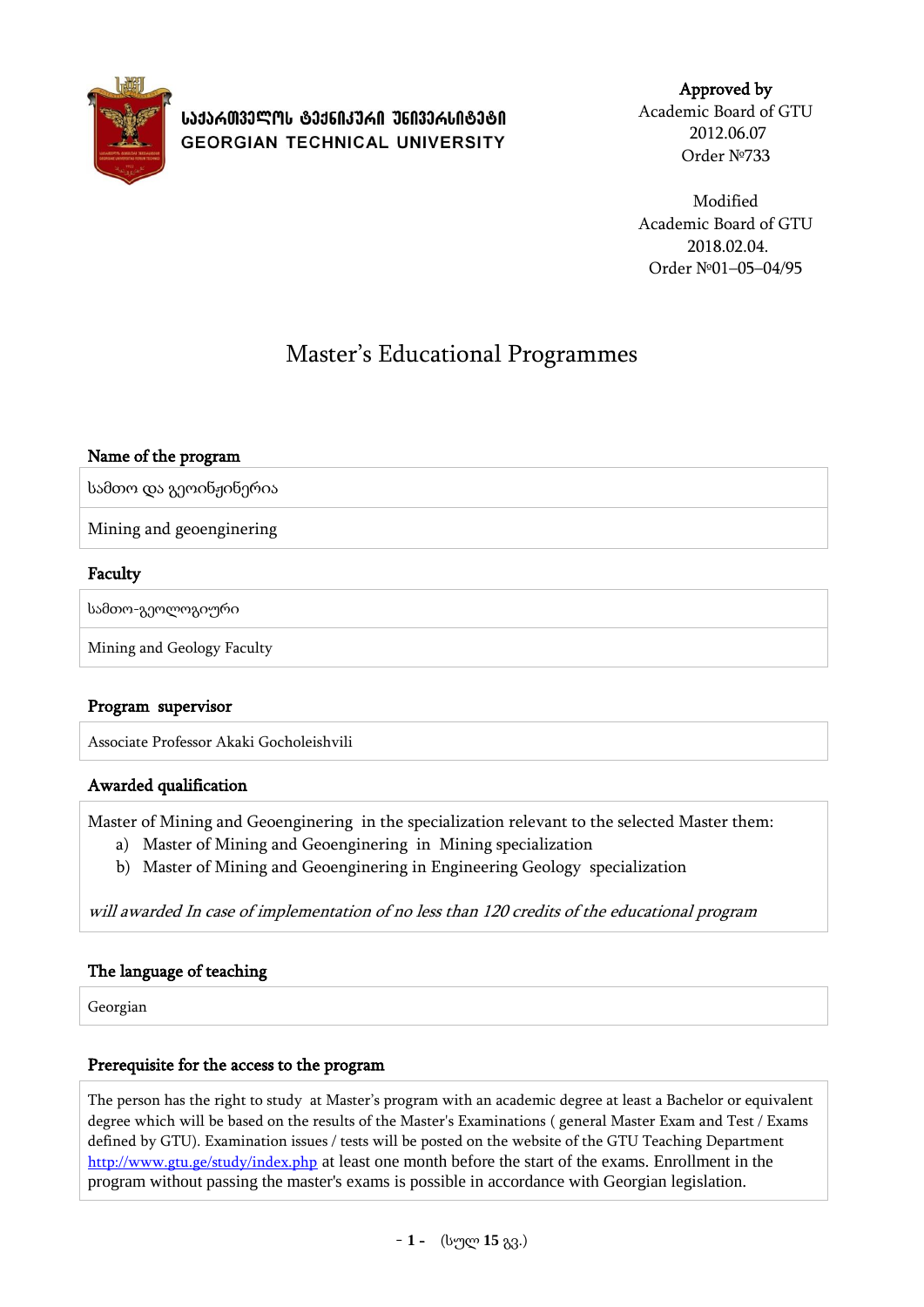#### Description of the program

The program is compiled by ECTS system,1 credit is equal to 25 hours, which involves the contact and the independent work hours.Credits distribution is presented in the curriculum. The program lasts 2 years (4 semesters) and includes 120 credits. The study component - 75 credits and research component is 45 credits. The master's research project / prospectus - 5 credits, theoretical / experimental research / colloquium - 10 credits, master thesis - 30 credits. One mid-term examination is conducted within the semester. It is a necessary component of mid- assessment. Based on the specifications of the teaching cycle, the course of studyand methods of current activities, it is recommended to use no less than 2 (any). The quantity of current assessment methods, form, content, maximum scores, criteria and scales of their conduct are determined by the syllabus author and described in the syllabus, depending on the specifics of the subject.

Each form and component of the evaluation from the general score of the assessment (100 points) is defined in the final assessment. In particular, the maximum score of intermediate exam is 60, the maximum score of the final exam is- 40, the minimum positive score - 20. Maximum score of mid-semester exam is 30, minimum positive assessment is 15 points. Maximum current activity score is 30, minimum total positive rating - 15 points.

The duration of the first academic year is 40 weeks (2 semesters). Master's student will pass 11 learning courses. Lectures, seminars and practical exercises are conducted within 30 weeks (15 weeks per semester). In the course of the first academic year, 45 credits from 60 usable credits are defined for the speciality subjects, optional - 10 and 5 credits are the research component. Program credits and studying courses of the first academic year are divided into three subjects: "Mining Case", "Mining Electro Mechanics and Automation", "Geological Engineering".

The duration of the second academic year is 40 weeks (2 semesters). Master's student will pass 4 learning courses. 20 credits are provided to specialty subjects from 60 usable credits, and 40 credits are the research component.

#### Elements of research components

Master's Research Project - Prospectus is the outcome of review and analysis, the preliminary draft of the master's thesis that the post-graduatestudent must complete in the second semester.

The importance of research issue, theoretical, practical value of the selected topic should be pointed out in Prospectus. The author should know what are the basic types of resources (literature, statistics) and where to find this resource. Prospectus should include the results of processing the relevant literature and the necessary bibliography, also the history of the research. It should be briefly presented what was done in this direction and what is currently being done (who works and in what direction). The author should set out the main issues of the research and present a work plan. In case of positive assessment of the prospectus (51 and more points), the Master's student continues to study. In case of negative assessment of the prospectus (less than 51 points), the master will reiterate the work according to the existing rule.

The theoretical-experimental research /on the colloquium, the Master's student begins to work from the second year of his studies, which implies presenting and making the presentation in the third semester within the scope of the study he is obliged to prepare one colloquium. This work is part of a master's thesis. Some work, that is related to master's thesis, or to the separate parts of it, must be presented . The main purpose of the Colloquium is to systemize the knowledge of the Master's student, present the results of the work, and the ability to communicate with the professional community. In the colloquium, the Master's student should demonstrate how thoroughly is the particular topic studied and must present the results. Results of the survey for colloquial assessment shall be submitted to the Faculty Dean, which will create a 3-5-member commission before the completion of the corresponding semester (no later than 15th week). Representatives of academic personnel of the relevant field ,should be included in the Commission. The work of the Commission must be attended by the supervisor of the Master's student. At the commission the Master's student represents the results of his/her research at this particular stage. Each member of the commission estimates the ccolloquium based on 5 components. The maximum score is 100 points.

In case of positive assessmentof the colloquium (51 and more points), the post-graduate student continues to study. In case of negative assessment (less than 51 points), the Master's student will represent the work again in according to the existing rule.

Completion and protection of master thesis work. The qualification work is a major part of the research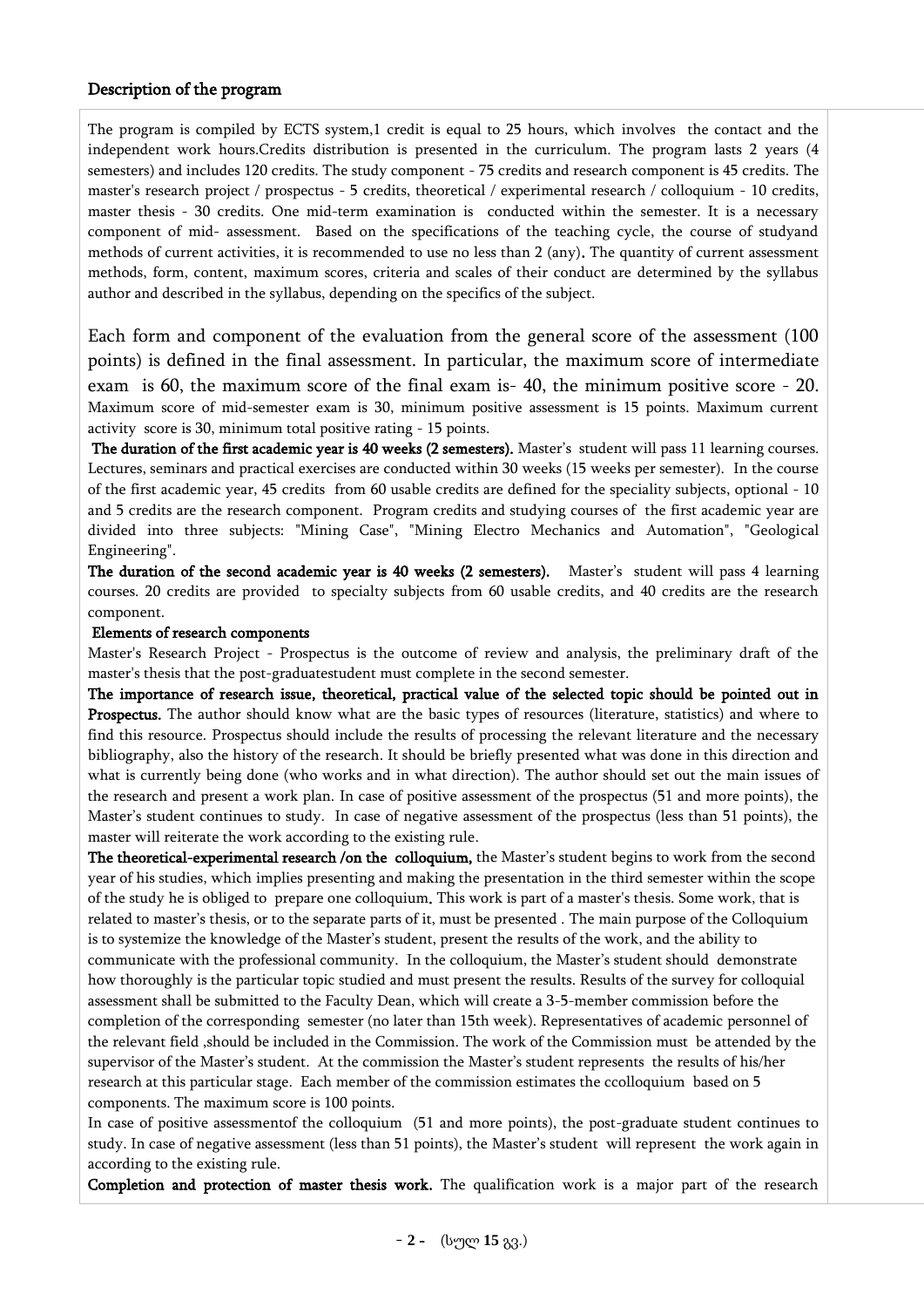component. The completed qualification work should be the result of independent research work . It should be conducted in the theoretical / experimental research results. Procedures for presenting the completed qualification work, public defense and final assessment procedures are established by the Academic Council of Georgia "Regulation of the Technical University of Georgia about Master's studies" (Rule No. 704 26of June, 2012yThe qualification work is evaluated by 100 points. His public protection is essential.

The examination commission comprising 5-7 members assesses public protection of the qualification work with the 100-point assessment system, relevant criteria.

The assessment of the master's degree is defined by the average arithmetic of scores earned by each member of the Commission, also the qualification work is not considered to defend if the majority of the examination commission assesses it by less than 51 points. In the case of equal number of voting at the polling, the voting of the chair of the examination commission is decisive. On the basis of the decision of the examination commission the protocol of the examination commission shall be drawn up.

#### The assessment system allows:

### Five types of positive assessment:

- (A) Excellent 91% of Maximum assessment and more ;
- (B) very googd -81-90% of Maximum assessment ;
- (C) good 71-80 of Maximum assessment;
- (D) satisfactory 61-70% of Maximum assessment;
- (E) enough 51-60% of Maximum assessment;

#### Negative assessment:

 (FX) Failed - 41-50% of Maximum assessment, Which means that the master needs more work and is given the opportunity to process the work and the right to defend the work once again.

(F) Failed - 40% of Maximum assessment and less, that means that the work done by the post-graduate student is not enough.

( FX) In case of this assessment , the post-graduate student is assigned the right to reprocess the master's thesis work and defend it once more.

(F) In case of this assessment, the post-graduate student loses the right to defend the same thesis.

### The goal of the program

Master's Program aims to prepare qualified, competitive master, specializing in mining technologies and geoengineering,(Search for mineral deposits, engineering and geological studies, modern technologies for processing and re- processing, power supply, mechanization of mining enterprises), which will be able to guide mining-technological processes appropriately , define appropriate measures, conduct engineering-geological studies for agricultural use, plan and implement the mining technological and engineering geological surveys by means of modern methods.

### Learning Outcomes and Competences (General and Sectoral)

### Knowledge and understanding:

- Wide theoretical knowledge of the field of mining and geoengineering;
- Knowledge of principles, values of mining and geoengineering;
- Critical assessment of current achievements and innovations of mining and geoengineering;
- Understanding the relationship between the main areas of mining and geoengineering;
- Knowledge of mining and geoengineering terminology;
- Knows modern mining equipment constructions, their electric and hydrodesigns, features of operation and repair, possesses the methods of constructing these cars and their nodes;

• Research, analysis and synthesis methods of technological machines and automated complexes and profound knowledge of it

- Ability using the knowledge in practice:
- Argumental reasoning on the theoretical provisions and principles of mining and geoengineering;
- Analytical research and effective technological solutions of mining and geo-engineering problems, use of quantitative-statistical methods in the method of technical-economic assessment methods;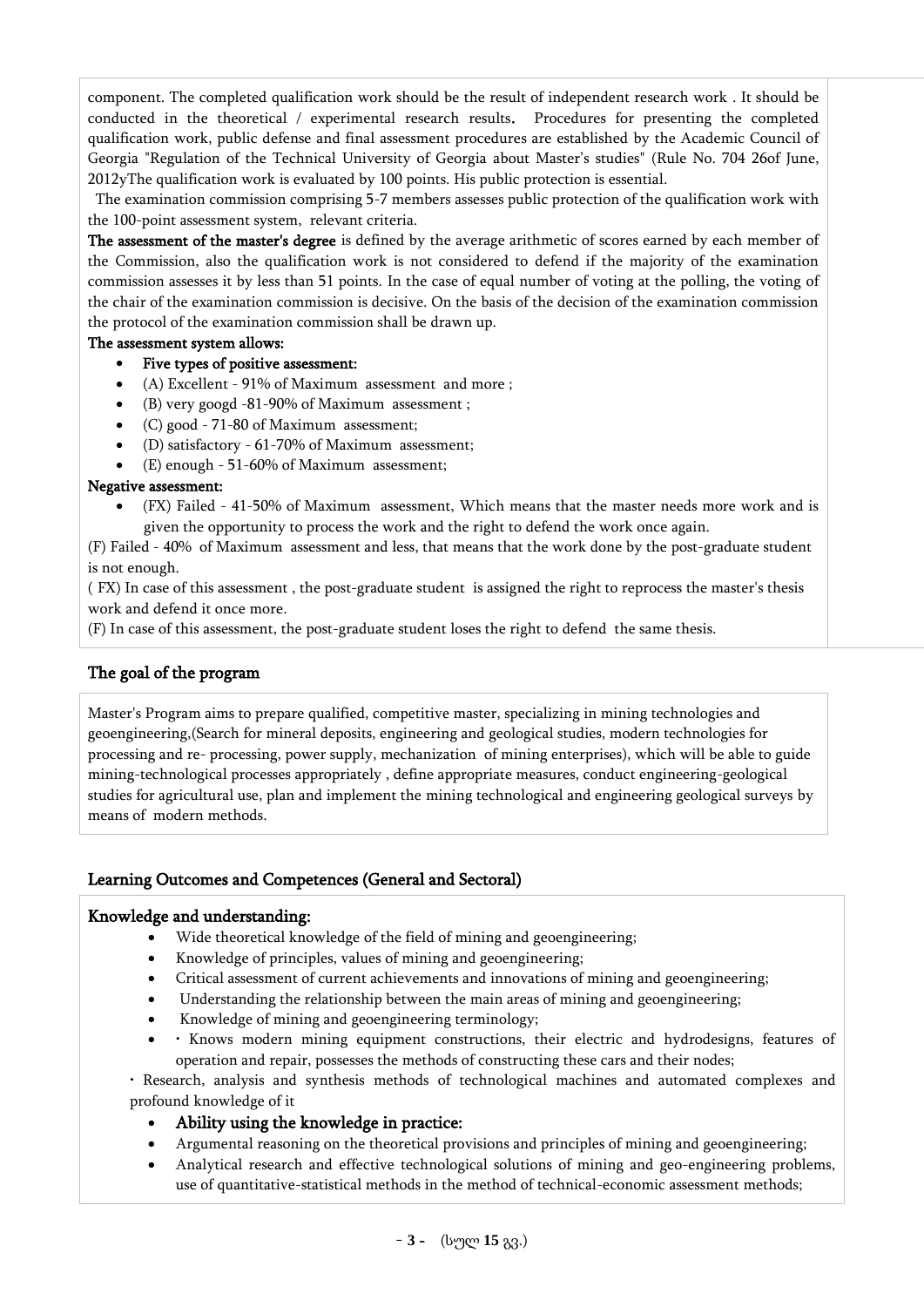- Finding, processing and interpreting new technical and technological information of mining and geoinaging;
- Evaluation of modern trends of mining and geoengineering, reconciliation and synthesis of the results, generalized conclusions and prediction;s, generalized conclusions and prediction;
- Use of research and analysis methods for automated regulation and management systems used in mining and geoin engineers;
- Use of methods of complex structural mechanisms, motions of systems and calculation of kinetostatics and dynamics of machine-devices;devices;
- Can search deposit minerals and and their industrial-economic assessment, engineering-geological study, construction of ores and underground structures, processing and reprocessing of minerals according to the traditional and modern progressive technological process, and its mechanizationautomatization and the creation of the scheme how to supply the whole enterprise with electricity.
- Ability to select tunneling and combustible combines, crane-transport vehicles and mechanisms to plan their work and guide them to perform the production order. If needed it has the ability to calculate, reconstruct and moderate the technical data of the vehicles
- $\bullet$
- It is possible to understand the modern mining machinery in the constructions and in their electric management systems, to install, to serve and to repair, and to modernize the existing ones;

Production of technological machines and automated complexes independently by using the latest methods.

## Making judgments

- Analyze new and inferred data and / or situations to solve the problems of mining and geoengineering and establishing grounded conclusions on them;
- Issue of conclusions and recommendations on dynamic-qualitative indicators of machinery;
- Conclusion on the basis of technical and economic analysis of machine-tools;
- Issue of conclusion and recommendation on operational safety;
- Has ability to manage the work of crane-transport, processed and processing machines, their services and repair processes In case of need to analyze the work of the car, make a decision on transferring their reconstructions to another facility in order to be more productive and in the shortest possible time carry out production tasks;
- Establish the well-founded conclusion on the basis of critical analysis of used machines in the industry and functioning of automotive complexes
- Establish the well-founded conclusion of innovative synthesis of complex and incomplete information, and critical analysis and research, based on the recent information
- The ability to give reasonable conclusions, take part in team work decisions and be initiative.
- Establishing grounded conclusions based on innovative synthesis of critical and incomplete information, based on critical analysis and researches of latest data;
	- The ability to reveal initiative and well-grounded conclusions , participate in team work decisions;

### communication skill:

- Ability to present its conclusions, argumentative judgments, research methods and the results obtained in a comprehensive and understandable manner in academic and professional societies in Georgian and foreign languages;
	- Defending the standards of academic honesty in publication of research and their results;
	- Presentation of research results, methods and field problems with academic and vocational community using modern information communication technologies.

### Ability to learn:

- independently conducting the learning process, understanding the peculiarities of the learning process and high level of strategic planning.
- Determine the directions of their own learning to enrich professional knowledge and experience;

### Values:

 Protecting the established norms of values, morals and ethics , and assessing others and his/her own attitudes towards the professional values, contribute to the establishment of new values.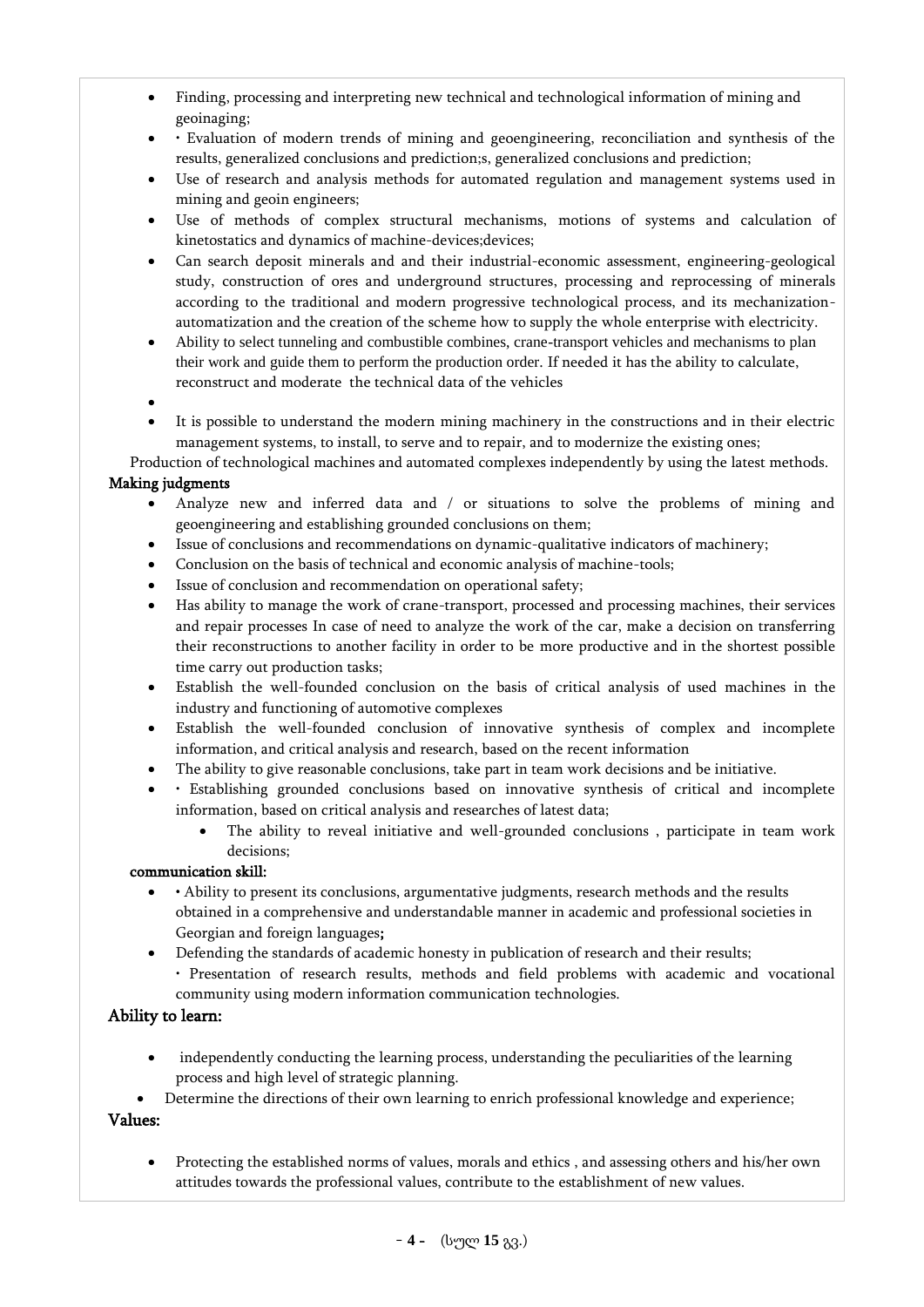# Methods of achieving learning outcomes (teaching and learning)

 $\boxtimes$  Lecture  $\boxtimes$  seminar (working in the group  $\boxtimes$  Practical  $\boxtimes$  Laboratory  $\Box$  Practical  $\boxtimes$  Course work / project  $\Box$  Master's thesis work  $\Box$  Consultation  $\Box$  Independent work

Based on the specific study course in the learning process, the relevant activities of the teachinglearning methods mentioned below are used in the program of the course (in the syllabus): One particular issue can not be studied in the teaching process by only one method. The teacher often has to use different methods in the teaching process, and in many cases methods are mixed. Methods complement each other in the teaching processOffering the most common methods of teaching and learning and their explanations.The teacher will select the required method from them, based on the specific goal and objective.

1. Discussion / debate – One of the most common methods of interactive teaching. Discussion process increases the quality and activity of student engagement. The discussion can be transformed into the debate and this process is not limited to the questions asked by the teacher.. It develops the student's ability to reason and justify their opinion.

2. Cooperative teaching – It is a learning strategy when each member of the group is obliged not only to learn himself but also to help his team-mate to study the subject. Each member of the group works on the problem, untill all of them acquire the knowledge of the issue.

3. (collaborative) Team work – By using this activity, teaching involves dividing students into groups and giving them the task. The group members work on the issue individually and at the same time they share their opinions with other group members. Based on the set objective, it is possible to divide the functions among the members of the Group's work process. This strategy ensures the maximum involvement of all the students in the learning process.

4. The demonstration method- This method of activity implies visual representation of information. In terms of achieving the result it is quite effective. In many cases, it is best to provide the materials simultaneously with audio and visual means. The study material can be demonstrated by both the teacher and the student as well. This method helps us to visualize the different levels of learning material, to specify what students will have to do independently; At the same time, this strategy will visually represent the essence of the task / problem. Demonstration may be simple.

5. **The inductive method** determines such form of transmitting of any knowledge when the course of thinking in the process of studying is directed from the facts to general, so during the explaining the material , the process is directed from concrete to general

6. The deductive method determines such form of transmission of any knowledge, which is a logical process of discovering new knowledge based on general knowledge, ie the process is going from general to concrete;

7. method of analysis -It helps us to break into pieces the studying material as a hole. This will simplify detailed coverage of individual issues within a difficult problem.

8. The synthesis method implies the creation of one whole group by grouping separate issues. This method promotes the development of the problem as a whole.

# 9. Verbal or oral method

10. Writing work method - which implies the following activities: Extract and recordings, consolidation of material, composing the thesis , performing essay or abstract etc.

### 11. Laboratory Method - implies the following types of actions: Setting of Tests, Video Production, Dynamic Material Display, etc.

12. Practical methods combine all forms of learning that shapes students' practical skills. In this case, the student, based on the acquired knowledge, independently perform certain actions, such as manufacturing and pedagogical practice, field work, etc.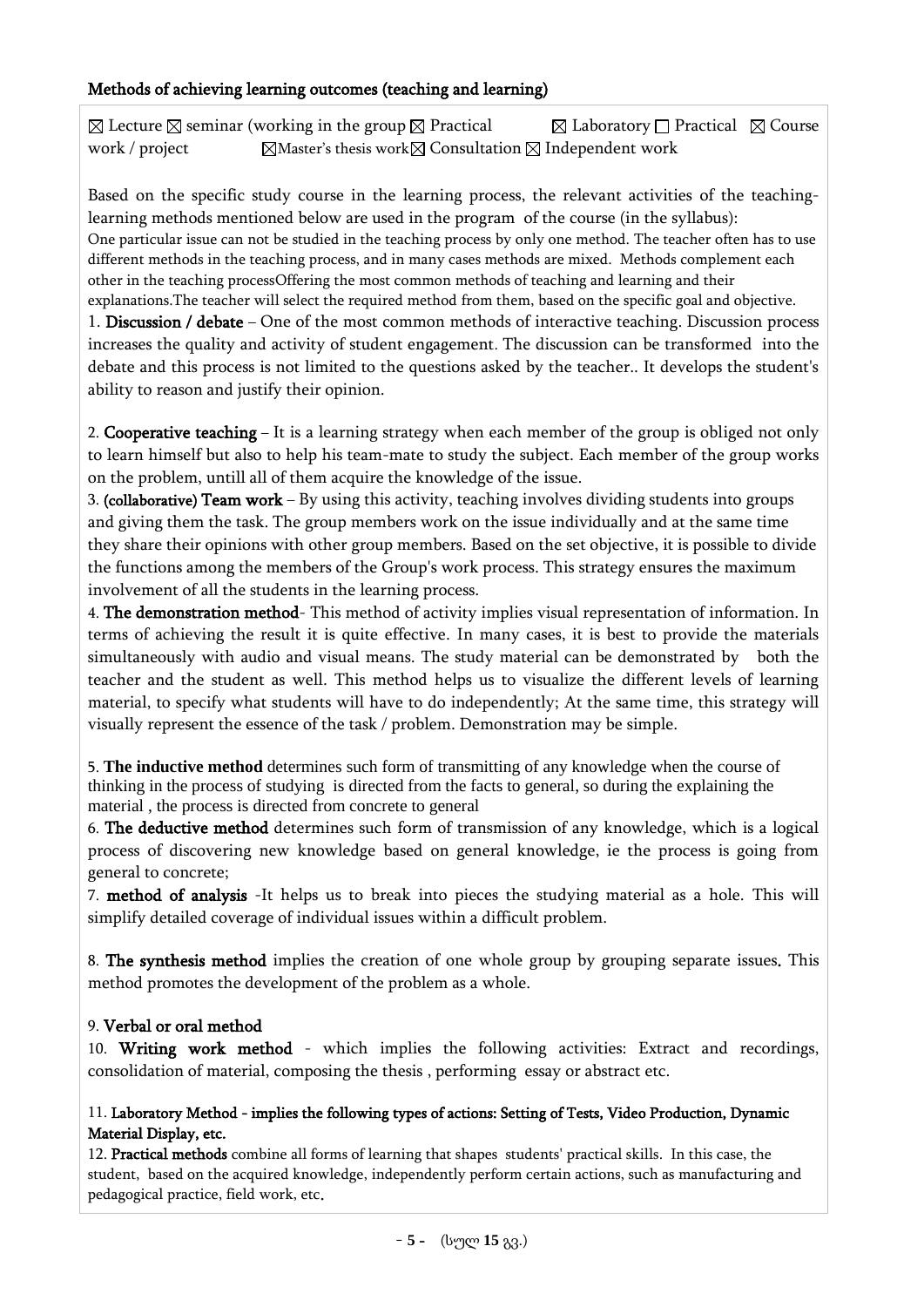13. The explanatory method is based on a discussion on the particular issue. The teacher provides a concrete example of the content of the material, which is discussed in detail within the topic.

14. Action-oriented teaching - requires active involvement of the teacher and student in the teaching process, where the practical interpretation of the theoretical material is of major importance.

#### Student knowledge assessment system

assessment is done with a 100-point scale.

- Positive assessments are:
- (A) Excellent 91-100 score of assessment;
- (B) very good- 81-90 score of assessment;
- $\bullet$  (C) good 71-80 score of assessment;
- $\bullet$  (D) satisfactory 61-70 score of assessment;
- (E) enough 51-60 score of assessment.
- Negative assessments are:
- (FX) Failed- 41-50 score of assessment, Which means that the student needs more time for work to pass the exam and is given the right to take the exam once more by means of independent work

(F) - Failed - 40 score of assessment and less, that means that the work carried out by the student is not enough and he has to study the subject from the very beginning.

The Syllabus provides the relevant forms and methods of assessing the student's knowledge. The educational program is attached to the descriptions, criteria and scales of the evaluation forms, and is available at the University website<http://www.gtu.ge/quality/axali/shefasebisforma.pdf> Assessment rule of research component is given on the university websit[ehttp://www.gtu.ge/study/scavleba/samag\\_Sefas.pdf](http://www.gtu.ge/study/scavleba/samag_Sefas.pdf)

#### Field of employment

Mining and processing industries (Georgian Industrial Group subordinated enterprises, LTD "Saqnakhshiri", LTD "Jorjianmanganezi", "Madneuli", Marabda rocky open-cast mine, LTD "Jeoingineringi", LTD"Hidrosainzhgeo", LTD "Stiqia", LTD "Geologia da mineraluri resursebi" Mining and geological profile companies, institute of mineral raw materials of Tbilisi State University, Institute of Mining Mechanics of Ministry of Defense, Ministry of Environment, Ministry of Energy and Natural Resources.

#### Opportunity to continue learning

Doctoral Educational Programs

#### Human and material resources necessary for the implementation of the program

The program is provided with appropriate human and material resources. For more information see attached syllabus.

Number of attached syllables -56 Program subject Load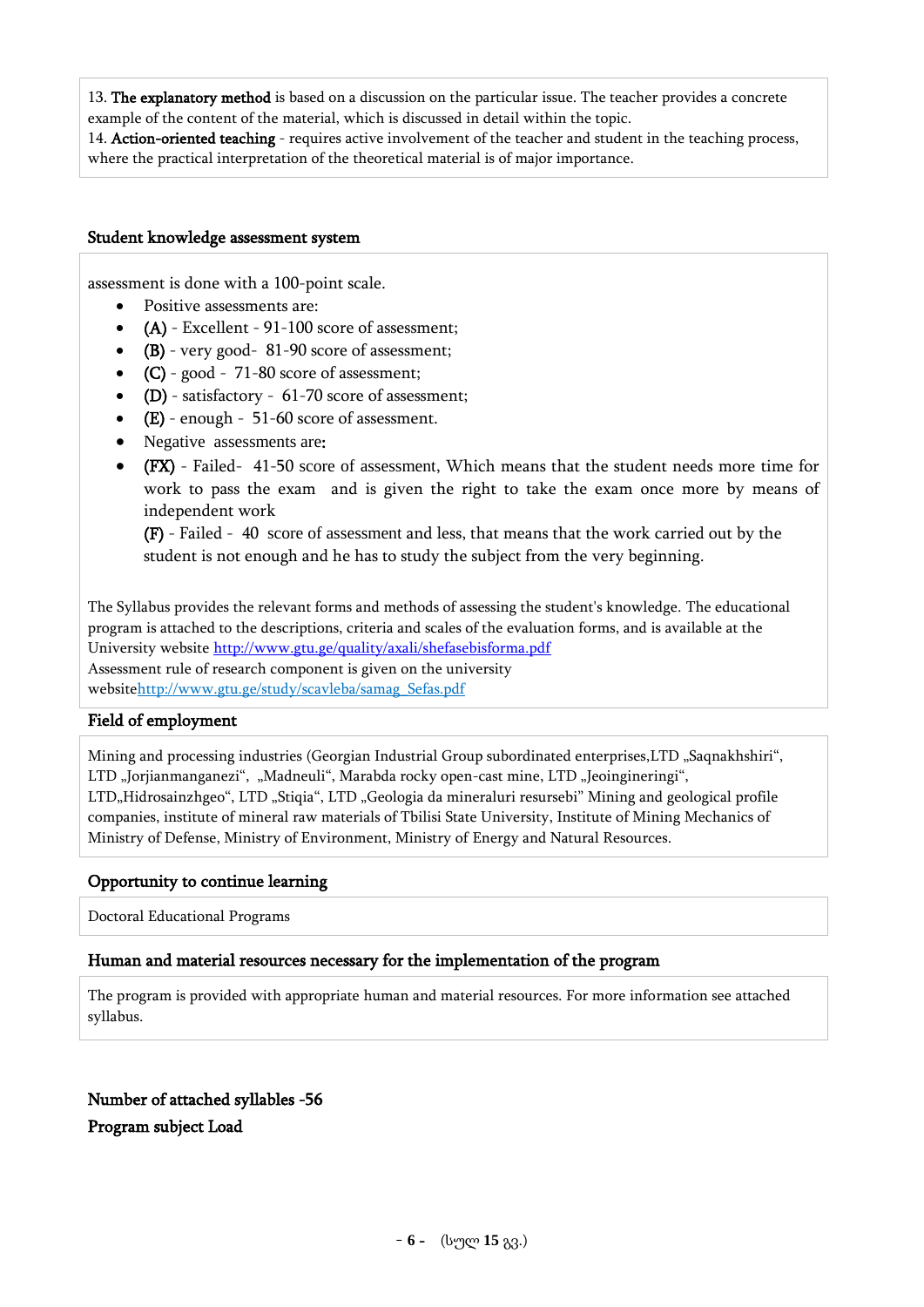# The subject load of specialization of master's subject matter of" Samto Sakme"

|                |                                                                                                                 |                 |        |          | <b>ECTS</b> Credits |    |
|----------------|-----------------------------------------------------------------------------------------------------------------|-----------------|--------|----------|---------------------|----|
|                |                                                                                                                 | Precondition of | I Year |          | I Year              |    |
| $N^{\circ}$    | Course Title                                                                                                    | admit           |        |          | Semester            |    |
|                |                                                                                                                 |                 | I      | $\rm II$ | III                 | IV |
|                | 1. Business Communication (English)                                                                             | N/A             |        |          |                     |    |
|                |                                                                                                                 | N/A             |        |          |                     |    |
| $\mathbf{1}$   | 2. Business Communication (French)                                                                              | N/A             | 5      |          |                     |    |
|                | 3. Business Communication (German)                                                                              | N/A             |        |          |                     |    |
|                | 4. Business Communication (Russian)                                                                             |                 |        |          |                     |    |
|                | Theory and Practice of Specialized Translation (English)<br>1.<br>2.                                            | N/A<br>N/A      |        |          |                     |    |
| $\overline{2}$ | Theory and Practice of Specialized Translation (Franch)<br>Theory and Practice of Specialized Translation<br>3. | N/A             |        | 5        |                     |    |
|                | (German)                                                                                                        | N/A             |        |          |                     |    |
|                | 4. Theory and Practice of specialized Translation (Russian)                                                     |                 |        |          |                     |    |
| 3              | <b>Operations and Production Management</b>                                                                     | N/A             | 5      |          |                     |    |
|                | 4.1 Underground Mine and the Construction of                                                                    | N/A             |        |          |                     |    |
| $\overline{4}$ | <b>Modern Methods</b>                                                                                           |                 | 5      |          |                     |    |
|                | 4.2. Processing of Minerals in Difficult Mining-                                                                | N/A             |        |          |                     |    |
|                | <b>Geological Conditions</b>                                                                                    |                 |        |          |                     |    |
|                | 5.1 Research Methods for Enriching Minerals                                                                     | N/A             |        |          |                     |    |
| 5              | 5.2 Research on an Enrichment of Minerals by the                                                                | N/A             | 5      |          |                     |    |
|                | Special and Combined Methods                                                                                    |                 |        |          |                     |    |
|                | 6.1 Informatics                                                                                                 | N/A             |        |          |                     |    |
| 6              | 6.2 Mineralogy, Petrology                                                                                       | N/A             | 5      |          |                     |    |
|                | 6.3 factors of localisation of Solid minerals                                                                   | N/A<br>N/A      |        |          |                     |    |
|                | 6.4 Hydrogeology and Engineering Geology                                                                        |                 |        |          |                     |    |
|                | 7.1 Operational-dispatch management and tele-mechanics                                                          |                 |        |          |                     |    |
| $\overline{7}$ | systems of main pipelines                                                                                       | N/A             |        |          |                     |    |
|                | 7.2 Hydroaeromechanics and Hydro-Pneumo Installations                                                           | N/A             | 5      |          |                     |    |
|                | 7.3 The Mine of Substation and to Distribute Devices                                                            | N/A             |        |          |                     |    |
| 8              | Management of Mountainous Mass                                                                                  | N/A             |        | 5        |                     |    |
| 9              | The Open Design of Mining Activities                                                                            | N/A             |        | 5        |                     |    |
| 10             | Plotatsiuri Mineral Enrichment Technology Research                                                              | N/A             |        | 5        |                     |    |
|                | Reagents and Fleet Technology                                                                                   |                 |        |          |                     |    |
| 11             | Gravitational Enrichment of Minerals Technology<br>Research                                                     | N/A             |        | 5        |                     |    |
|                |                                                                                                                 |                 |        |          |                     |    |
|                | 12.1. Managing an Array of Rocks on the<br>Mountain                                                             | N/A             |        |          |                     |    |
| 12             | 12.2. Projecting of Underground Buildings                                                                       |                 |        |          | 5                   |    |
|                | Construction                                                                                                    | N/A             |        |          |                     |    |
|                | Modern methods of construction of shafts and their                                                              |                 |        |          |                     |    |
| 13             | reconstruction                                                                                                  | N/A             |        |          | 5                   |    |
| 14             | Ore Mineral Enrichment Technology to Design Factories                                                           | N/A             |        |          | 5                   |    |
| 15             | Coal Technology to Design Factories                                                                             | N/A             |        |          | 5                   |    |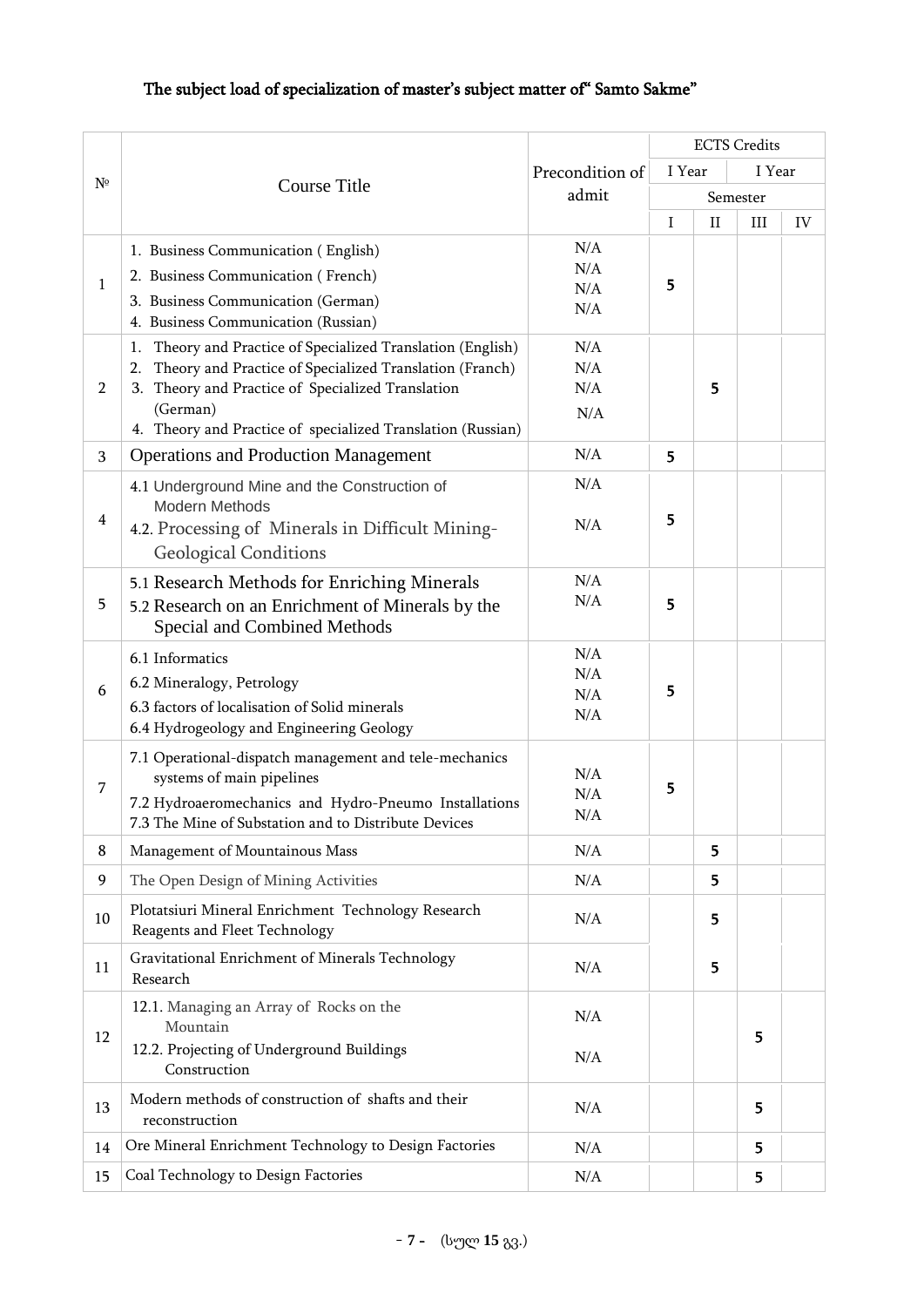|                                                  | Per semester        | 30 | 25 | 20  |    |  |  |  |
|--------------------------------------------------|---------------------|----|----|-----|----|--|--|--|
|                                                  |                     | 75 |    |     |    |  |  |  |
| Research Component:                              |                     |    |    |     |    |  |  |  |
| Master Research Project / Prospectus             | 5                   |    |    |     |    |  |  |  |
| Theoretical / experimental research / colloquium |                     |    | 10 | 30  |    |  |  |  |
| Accomplishment and Defense of Master's Thesis    |                     |    |    |     |    |  |  |  |
|                                                  | Total per semester: | 30 | 30 | 30  | 30 |  |  |  |
| Total per year:<br>60<br>60                      |                     |    |    |     |    |  |  |  |
|                                                  | Total:              |    |    | 120 |    |  |  |  |

# The subject load of "samtoeleqtromeqanika" and "avtomatizacia of" Samto Sakme" specialization master's subject matter"

|                |                                                                |                 |        |              | <b>ECTS</b> Credits |    |
|----------------|----------------------------------------------------------------|-----------------|--------|--------------|---------------------|----|
|                |                                                                | Precondition of | I Year |              | I Year              |    |
| $N^{\circ}$    | Course Title                                                   | admit           |        |              | Semester            |    |
|                |                                                                |                 | I      | $\mathbf{I}$ | III                 | IV |
|                | 1. Business Communication (English)                            | N/A             |        |              |                     |    |
|                | 2. Business Communication (French)                             | N/A             |        |              |                     |    |
| $\mathbf{1}$   | 3. Business Communication (German)                             | N/A             | 5      |              |                     |    |
|                | 4. Business Communication (Russian)                            | N/A             |        |              |                     |    |
|                | Theory and Practice of Specialized Translation (English)<br>1. | N/A             |        |              |                     |    |
|                | Theory and Practice of Specialized Translation (Franch)<br>2.  | N/A             |        |              |                     |    |
| $\overline{2}$ | 3. Theory and Practice of Specialized Translation (German)     | N/A             |        | 5            |                     |    |
|                | 4. Theory and Practice of specialized Translation (Russian)    | N/A             |        |              |                     |    |
| 3              | <b>Operations and Production Management</b>                    | N/A             | 5      |              |                     |    |
|                | 4.1. Underground Mine and the Construction of                  | N/A             |        |              |                     |    |
| $\overline{4}$ | Modern Methods                                                 |                 | 5      |              |                     |    |
|                | 4.2. Processing of Minerals in Difficult Mining-Geological     | N/A             |        |              |                     |    |
|                | Conditions                                                     |                 |        |              |                     |    |
|                | 5.1 Research Methods for Enriching Minerals                    | N/A             |        |              |                     |    |
| 5              | 5.2 Research on an Enrichment of Minerals by the Special       | N/A             | 5      |              |                     |    |
|                | and Combined Methods                                           |                 |        |              |                     |    |
|                | 6.1 Informatics                                                | $\rm N/A$       |        |              |                     |    |
|                | 6.2 Mineralogy, Petrology                                      | N/A             |        |              |                     |    |
| 6              | 6.3 factors of localisation of Solid minerals                  | $\rm N/A$       | 5      |              |                     |    |
|                | 6.4 Hydrogeology and Engineering Geology                       | N/A             |        |              |                     |    |
|                | 7.1 Operational-dispatch management and tele-mechanics         | N/A             |        |              |                     |    |
|                | systems of main pipelines                                      |                 |        |              |                     |    |
| 7              | 7.2 Hydroaeromechanics and Hydro-Pneumo Installations          | N/A             | 5      |              |                     |    |
|                |                                                                |                 |        |              |                     |    |
|                | 7.3 The Mine of Substation and to Distribute Devices           | $\rm N/A$       |        |              |                     |    |
| 8              | 8.1 Experiment Planning and Data Processing                    | N/A             |        | 5            |                     |    |
|                |                                                                |                 |        |              |                     |    |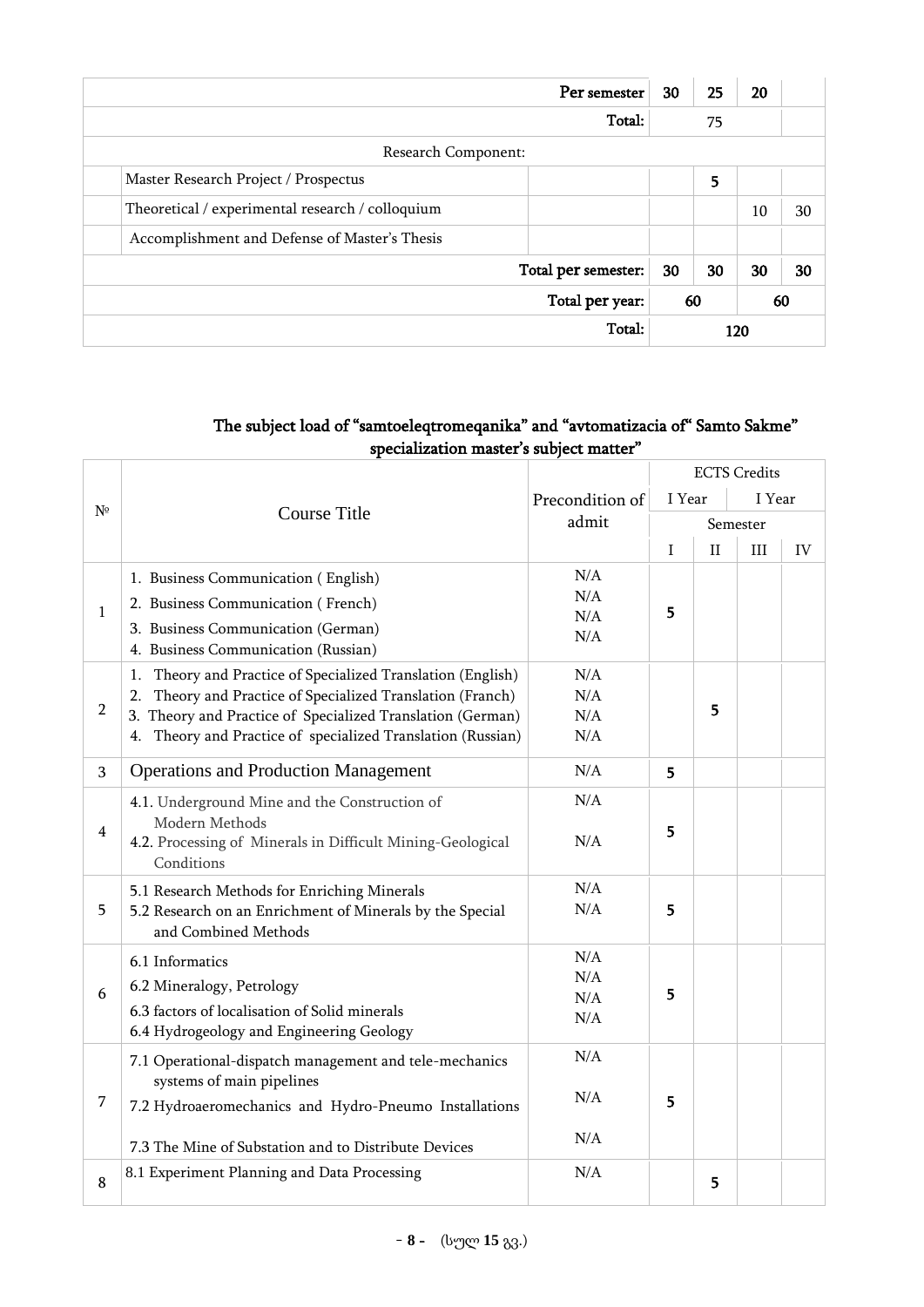|    | 8.2 Mathematical Description of Controlled Objects                                                                              | N/A                                                            |    |     |    |  |
|----|---------------------------------------------------------------------------------------------------------------------------------|----------------------------------------------------------------|----|-----|----|--|
| 9  | 9.1 Calculation of Control Design Systems<br>9.2 Automation of Mining Industry Systems                                          | N/A<br>N/A                                                     |    | 5   |    |  |
| 10 | 10.1 Dynamics of the Mining lifting machines<br>10.2 Electrification of Underground Works                                       | N/A<br>N/A                                                     |    | 5   |    |  |
| 11 | 11.1 Design Electromechanical Equipment of Ropeways<br>11.2 Control Systems of Mining machines                                  | N/A<br>N/A                                                     |    | 5   |    |  |
| 12 | 12.1 Mathematical Modeling Of Mining Enterprises<br>12.2 Automation of Enriching Processes                                      | Mathematical<br>Description of<br>Controlled<br>Objects<br>N/A |    |     | 5  |  |
| 13 | 13.1 Computer Modeling and Research of Control Systems<br>13.2 Computer modeling and design of ropeway systems                  | Informatics<br>N/A                                             |    |     | 5  |  |
| 14 | 14.1 Transient processes in mining elecro-mechanical systems<br>14.2 Optimal control of the Mining electromechanical<br>systems | N/A<br>N/A                                                     |    |     | 5  |  |
| 15 | Optimization of the Dynamical processes of the Mining<br>electromechanikal systems                                              | N/A                                                            |    |     | 5  |  |
|    |                                                                                                                                 | Per semester                                                   | 30 | 25  | 20 |  |
|    |                                                                                                                                 | Total:                                                         |    | 75  |    |  |
|    | Research Component:                                                                                                             |                                                                |    |     |    |  |
|    | Master Research Project / Prospectus                                                                                            |                                                                |    |     |    |  |
|    | Theoretical / experimental research / colloquium                                                                                |                                                                |    | 5   |    |  |
|    | Accomplishment and Defense of Master's Thesis                                                                                   |                                                                |    |     | 10 |  |
|    | Total per semester:                                                                                                             |                                                                |    |     | 30 |  |
|    |                                                                                                                                 | Total per year:<br>60                                          |    | 60  |    |  |
|    |                                                                                                                                 |                                                                |    | 120 |    |  |

### The subject load of "geologiuri inzhineria "of " Samto Sakme" specialization master's subject matter"

|                |                                                                           |            |          |   | <b>ECTS Credits</b> |    |  |
|----------------|---------------------------------------------------------------------------|------------|----------|---|---------------------|----|--|
| Nº             | Precondition of<br>Course Title<br>admit                                  |            | I Year   |   | I Year              |    |  |
|                |                                                                           |            | Semester |   |                     |    |  |
|                |                                                                           |            |          | П | Ш                   | IV |  |
|                | 1. Business Communication (English)                                       | N/A        |          |   |                     |    |  |
|                | 2. Business Communication (French)                                        | N/A<br>N/A |          |   |                     |    |  |
|                | 3. Business Communication (German)<br>4. Business Communication (Russian) | N/A        | 5        |   |                     |    |  |
|                | 1. Theory and Practice of Specialized Translation (English)               | N/A        |          |   |                     |    |  |
| $\overline{2}$ | 2. Theory and Practice of Specialized Translation (Franch)                | N/A        |          | 5 |                     |    |  |
|                | 3. Theory and Practice of Specialized Translation (German)                | N/A        |          |   |                     |    |  |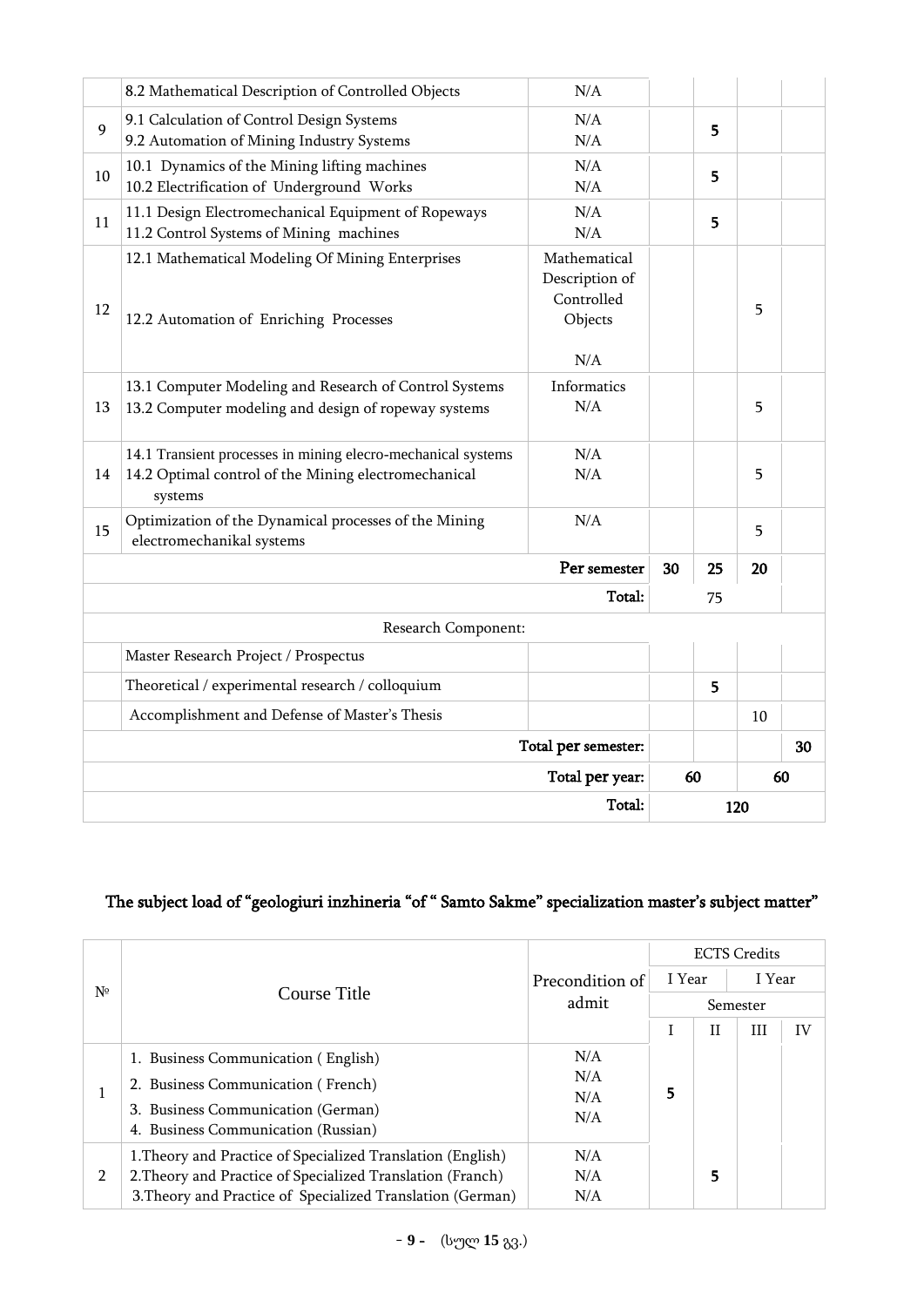|                | 4. Theory and Practice of specialized Translation (Russian)                                                                                                                                          | N/A                                               |    |    |    |  |
|----------------|------------------------------------------------------------------------------------------------------------------------------------------------------------------------------------------------------|---------------------------------------------------|----|----|----|--|
| 3              | Operations and Production Management                                                                                                                                                                 | $\rm N/A$                                         | 5  |    |    |  |
| $\overline{4}$ | 4.1. Underground Mine and the Construction of<br>Modern Methods<br>4.2. Processing of Minerals in Difficult Mining-Geological<br>Conditions                                                          | N/A<br>N/A                                        | 5  |    |    |  |
| 5              | 5.1 Research Methods for Enriching Minerals<br>5.2 Research on an Enrichment of Minerals by the Special<br>and Combined Methods                                                                      | N/A<br>N/A                                        | 5  |    |    |  |
| 6              | 6.1 Informatics<br>6.2 Mineralogy, Petrology<br>6.3 factors of localisation of Solid minerals<br>6.4 Hydrogeology and Engineering Geology                                                            | N/A<br>N/A<br>N/A<br>N/A                          | 5  |    |    |  |
| 7              | 7.1 Operational-dispatch management and tele-mechanics<br>systems of main pipelines<br>7.2 Hydroaeromechanics and Hydro-Pneumo Installations<br>7.3 The Mine of Substation and to Distribute Devices | N/A<br>N/A<br>N/A                                 | 5  |    |    |  |
| 8              | 8.1 Dangerous geological phenomenon and aggressive<br>medium<br>8.2 Engineering - hydrogeological melioration                                                                                        | Hydrogeology<br>and Engineering<br>Geology<br>N/A |    | 5  |    |  |
| 9              | 9.1 Theoritical Basis of Engineering Geology<br>9.2 Special Engineering Geology                                                                                                                      | N/A<br>N/A                                        |    | 5  |    |  |
| 10             | 10.1 Industrial Types of Solid Mineral Resources and their<br><b>Rational Using</b><br>10.2 Search explore of mineral resources deposits                                                             | N/A<br>N/A                                        |    | 5  |    |  |
| 11             | 11.1 Mineragraphy<br>11.2 Testing and documentation during geological works                                                                                                                          | N/A<br>N/A                                        |    | 5  |    |  |
| 12             | Reservecal culation of solid minerals and commercial-<br>economic evaluation                                                                                                                         | N/A                                               |    |    | 5  |  |
| 13             | Geological survey of mining services                                                                                                                                                                 | N/A                                               |    |    | 5  |  |
| 14             | Engineering Geology of Georgia                                                                                                                                                                       | N/A                                               |    |    | 5  |  |
| 15             | Investigation of physic-mechanical and deformative<br>properties of rocks                                                                                                                            | N/A                                               |    |    | 5  |  |
|                |                                                                                                                                                                                                      | per semester:                                     | 30 | 25 | 20 |  |
|                |                                                                                                                                                                                                      | Total:                                            |    | 75 |    |  |
|                | Research Component:                                                                                                                                                                                  |                                                   |    |    |    |  |
|                | Master Research Project / Prospectus                                                                                                                                                                 | N/A                                               |    |    |    |  |
|                | Theoretical / experimental research / colloquium                                                                                                                                                     | Master Research<br>Project /<br>Prospectus        |    | 5  |    |  |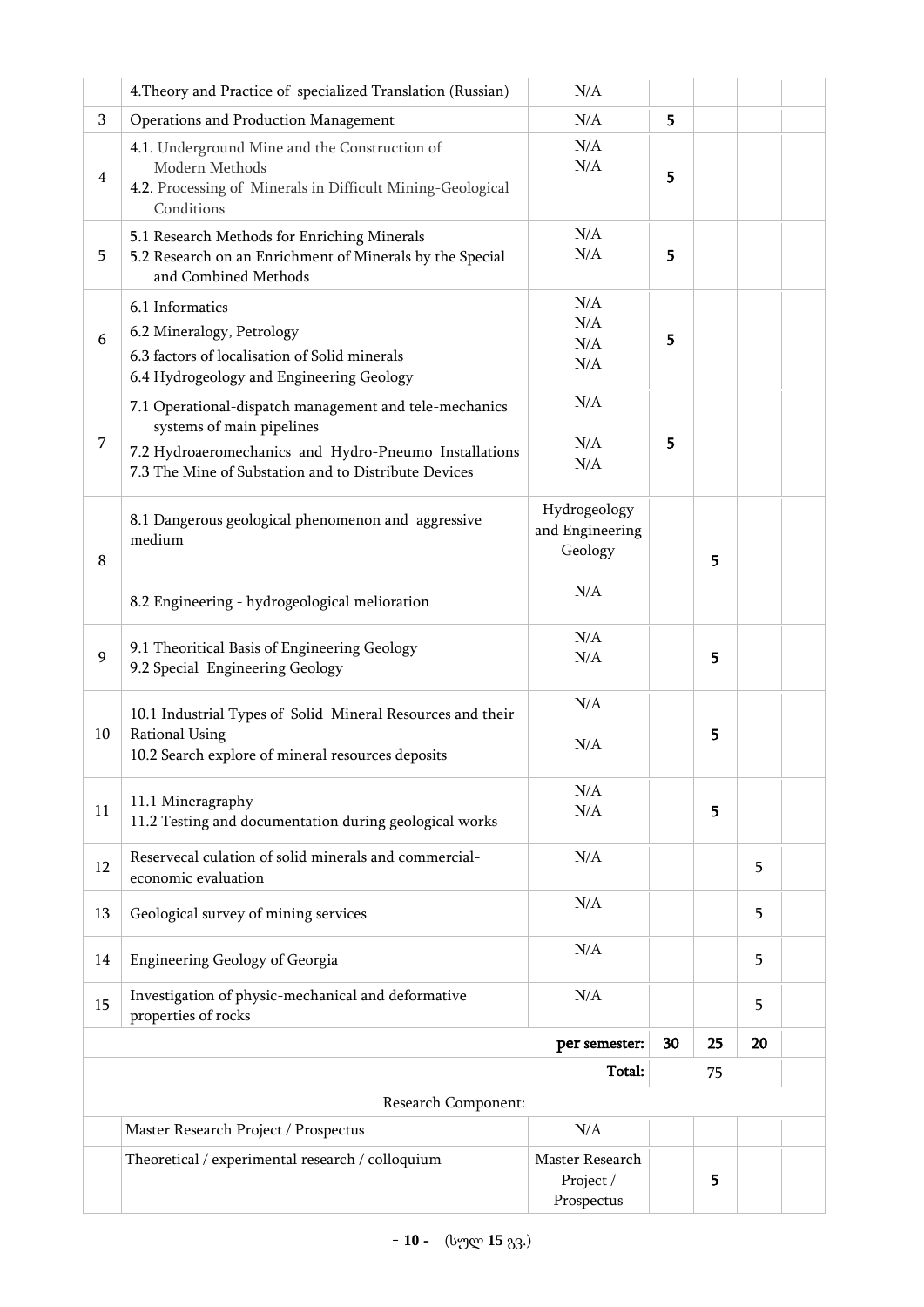|                                               |                                   | 120 |    |    |
|-----------------------------------------------|-----------------------------------|-----|----|----|
|                                               | 60                                |     | 60 |    |
|                                               | Total per semester:               |     |    | 30 |
|                                               | research<br>components            |     | 10 |    |
| Accomplishment and Defense of Master's Thesis | All the necessary<br>training and |     |    |    |

# სწავლის შედეგების რუკა

| $N^{\circ}$    | Course Title                                                                        | Knowledge and understanding | Ability to use knowledge in<br>practice | Making judgments          | communication skill       | ability to learn | Values      |
|----------------|-------------------------------------------------------------------------------------|-----------------------------|-----------------------------------------|---------------------------|---------------------------|------------------|-------------|
| 1              | Business Communication (English)                                                    | $\mathbf X$                 | $\boldsymbol{\mathrm{X}}$               |                           | $\mathbf X$               | $\mathbf X$      | $\mathbf X$ |
| $\overline{2}$ | Business Communication (French)                                                     | $\mathbf X$                 | $\mathbf X$                             |                           | $\mathbf X$               | $\mathbf X$      | $\mathbf X$ |
| 3              | Business Communication (German)                                                     | $\mathbf X$                 | $\mathbf X$                             |                           | $\mathbf X$               | $\mathbf X$      | $\mathbf X$ |
| 4              | Business Communication (Russian)                                                    | $\boldsymbol{\mathrm{X}}$   | $\boldsymbol{\mathrm{X}}$               |                           | X                         | X                | X           |
| 5.             | Theory and Practice of Specialized Translation (English)                            | $\mathbf X$                 | $\mathbf X$                             | X                         | X                         |                  |             |
| 6              | Theory and Practice of Specialized Translation (Franch)                             | $\mathbf X$                 | X                                       | X                         | $\boldsymbol{\mathrm{X}}$ |                  |             |
| 7              | Theory and Practice of Specialized Translation (German)                             | $\mathbf X$                 | X                                       | X                         | X                         |                  | X           |
| 8              | Theory and Practice of specialized Translation (Russian)                            | $\mathbf X$                 | X                                       | X                         | X                         |                  |             |
| 9              | <b>Operations and Production Management</b>                                         | $\mathbf X$                 | X                                       | $\mathbf X$               |                           |                  |             |
| 10             | Underground Mine and the Construction of Modern Methods                             | $\mathbf X$                 | $\mathbf X$                             |                           |                           | X                |             |
| 11             | Processing of Minerals in Difficult Mining-Geological<br>Conditions                 | $\mathbf X$                 |                                         |                           | $\mathbf X$               | X                |             |
| 12             | Research Methods for Enriching Minerals                                             | $\mathbf X$                 | X                                       | X                         |                           | $\mathbf X$      |             |
| 13             | Research on an Enrichment of Minerals by the Special and<br><b>Combined Methods</b> | $\mathbf X$                 | $\mathbf X$                             | $\mathbf X$               |                           | $\mathbf X$      |             |
| 14             | Informatics                                                                         | X                           | X                                       |                           |                           | $\mathbf X$      |             |
| 15             | Mineralogy, Petrology                                                               | $\mathbf X$                 | X                                       | X                         |                           | X                |             |
| 16             | factors of localisation of Solid minerals                                           | $\mathbf X$                 | X                                       |                           |                           | X                |             |
| 17             | Hydrogeology and Engineering Geology                                                | $\mathbf X$                 | X                                       | X                         |                           | X                |             |
| 18             | Operational-dispatch management and tele-mechanics systems of main<br>pipelines     | $\mathbf X$                 | X                                       | X                         |                           |                  |             |
| 19             | Hydroaeromechanics and Hydro-Pneumo Installations                                   |                             | $\boldsymbol{\mathrm{X}}$               | $\boldsymbol{\mathrm{X}}$ |                           | X                |             |
| 20             | The Mine of Substation and to Distribute Devices                                    | X                           | X                                       | X                         |                           |                  |             |
|                | subject matter of "Samto Sakme"                                                     |                             |                                         |                           |                           |                  |             |
|                | 21 Management of Mountainous Mass                                                   | X                           |                                         |                           | X                         | X                |             |
| 22             | The Open Design of Mining Activities                                                |                             | X                                       |                           |                           | X                | X           |
|                | Plotatsiuri Mineral Enrichment Technology Research                                  |                             |                                         |                           |                           |                  |             |
| 23             | Reagents and Fleet Technology                                                       | X                           | X                                       | X                         |                           | X                |             |
|                | <sup>24</sup> Gravitational Enrichment of Minerals Technology                       | X                           | X                                       | X                         |                           |                  |             |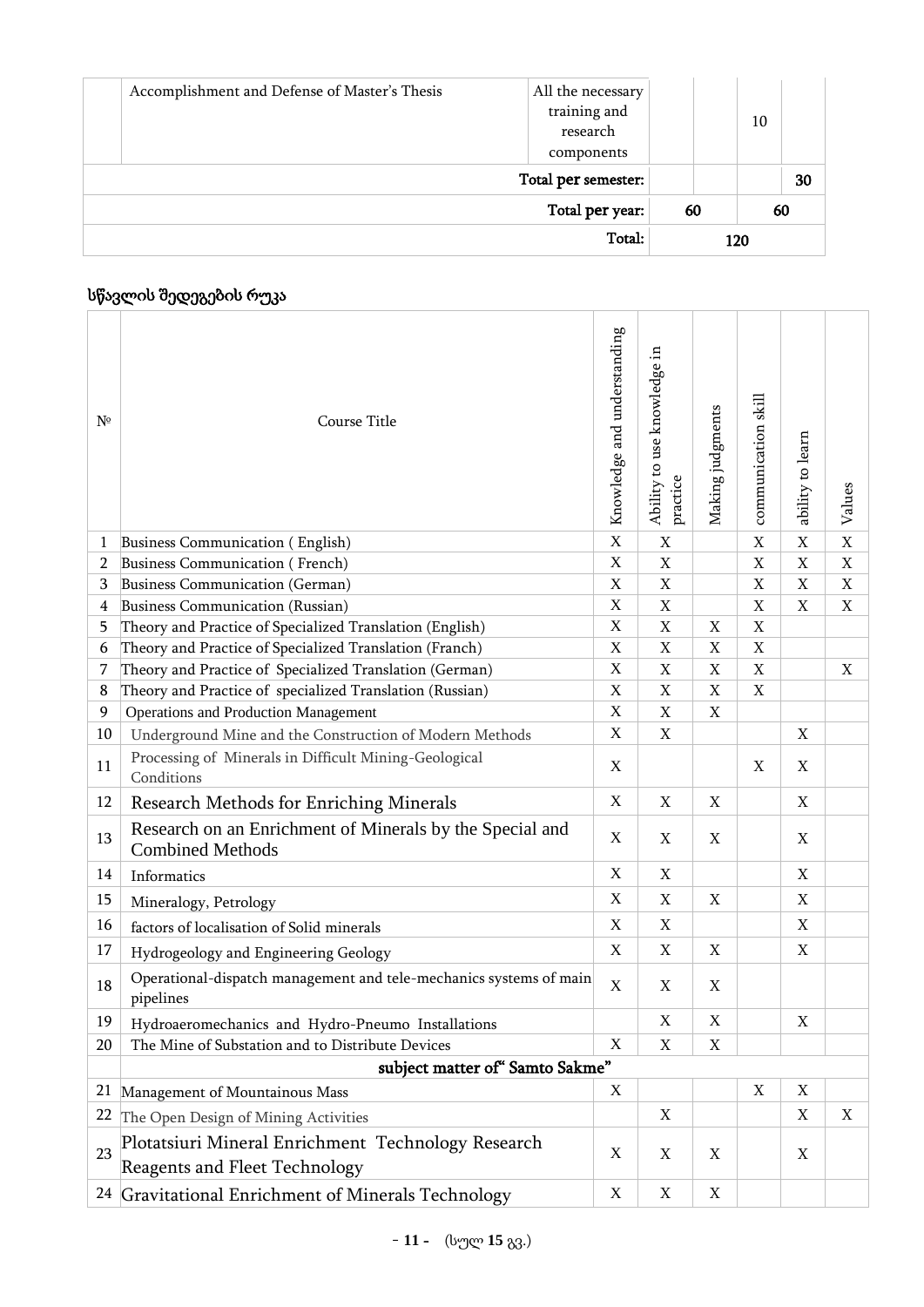|    | Research                                                                           |                           |             |   |   |             |  |
|----|------------------------------------------------------------------------------------|---------------------------|-------------|---|---|-------------|--|
| 25 | Managing an Array of Rocks on the Mountain                                         |                           | X           |   | X | Χ           |  |
| 26 | Projecting of Underground Buildings Construction                                   | X                         | X           |   |   | X           |  |
| 27 | Modern methods of construction of shafts and their reconstruction                  | X                         | X           |   |   | Χ           |  |
| 28 | Ore Mineral Enrichment Technology to Design Factories                              | X                         | X           | X |   | X           |  |
| 29 | Coal Technology to Design Factories                                                | $\mathbf X$               | X           | X |   |             |  |
|    | The subject load of "samtoeleqtromeqanika" and "avtomatizacia                      |                           |             |   |   |             |  |
|    | 30 Experiment Planning and Data Processing                                         |                           | X           | X |   | Χ           |  |
|    | 31 Mathematical Description of Controlled Objects                                  | $\mathbf X$               | $\mathbf X$ |   |   | X           |  |
|    | 32 Calculation of Control Design Systems                                           | X                         | X           | X |   |             |  |
| 33 | Automation of Mining Industry Systems                                              | $\boldsymbol{\mathrm{X}}$ | X           | X |   |             |  |
|    | 34 Dynamics of the Mining lifting machines                                         | X                         | X           | X |   | Χ           |  |
| 35 | Electrification of Underground Works                                               | $\mathbf X$               | X           | X |   |             |  |
| 36 | Design Electromechanical Equipment of Ropeways                                     | $\mathbf X$               | X           |   | X | X           |  |
| 37 | Control Systems of Mining machines                                                 | $\mathbf X$               | X           | X |   | X           |  |
| 38 | Mathematical Modeling Of Mining Enterprises                                        | $\mathbf X$               | X           |   |   | X           |  |
| 39 | Automation of Enriching Processes                                                  | X                         | X           | X |   |             |  |
| 40 | Computer Modeling and Research of Control Systems                                  | $\boldsymbol{\mathrm{X}}$ | X           |   |   | X           |  |
| 41 | Computer modeling and design of ropeway systems                                    | X                         | X           |   |   |             |  |
| 42 | Transient processes in mining elecro-mechanical systems                            | X                         | X           | X |   | Χ           |  |
| 43 | Optimal control of the Mining electromechanical systems                            | $\mathbf X$               | X           | X |   | X           |  |
| 44 | Optimization of the Dynamical processes of the Mining<br>electromechanikal systems | $\mathbf X$               | X           | X |   | X           |  |
|    | The subject load of "geologiuri inzhineria "                                       |                           |             |   |   |             |  |
|    | 45 Dangerous geological phenomenon and aggressive medium                           | X                         | X           | X |   | X           |  |
| 46 | Engineering - hydrogeological melioration                                          | $\mathbf X$               | X           | X |   |             |  |
| 47 | Theoritical Basis of Engineering Geology                                           | $\mathbf X$               |             | X |   | X           |  |
|    | 48 Special Engineering Geology                                                     | $\mathbf X$               | X           | X |   | Χ           |  |
| 49 | Industrial Types of Solid Mineral Resources and their Rational Using               | $\mathbf X$               | X           | X |   |             |  |
|    | 50 Search explore of mineral resources deposits                                    | X                         | X           | X |   |             |  |
|    | 51 Mineragraphy                                                                    | $\mathbf X$               | X           |   |   | $\mathbf X$ |  |
| 52 | Testing and documentation during geological works                                  | $\mathbf X$               | X           | X |   |             |  |
| 53 | Reservecal culation of solid minerals and commercial-economic<br>evaluation        | X                         | X           | X |   |             |  |
|    | 54 Geological survey of mining services                                            | $\mathbf X$               | X           | X | X | X           |  |
|    | 55 Engineering Geology of Georgia                                                  | $\mathbf X$               |             | X |   | X           |  |
|    | 56 Investigation of physic-mechanical and deformative properties of rocks          | X                         | X           | X |   | X           |  |
|    | <b>Research Component:</b>                                                         |                           |             |   |   |             |  |
|    | Master Research Project / Prospectus                                               |                           |             |   |   |             |  |
|    | Theoretical / experimental research / colloquium                                   |                           |             |   |   |             |  |
|    | Accomplishment and Defense of Master's Thesis                                      |                           |             |   |   |             |  |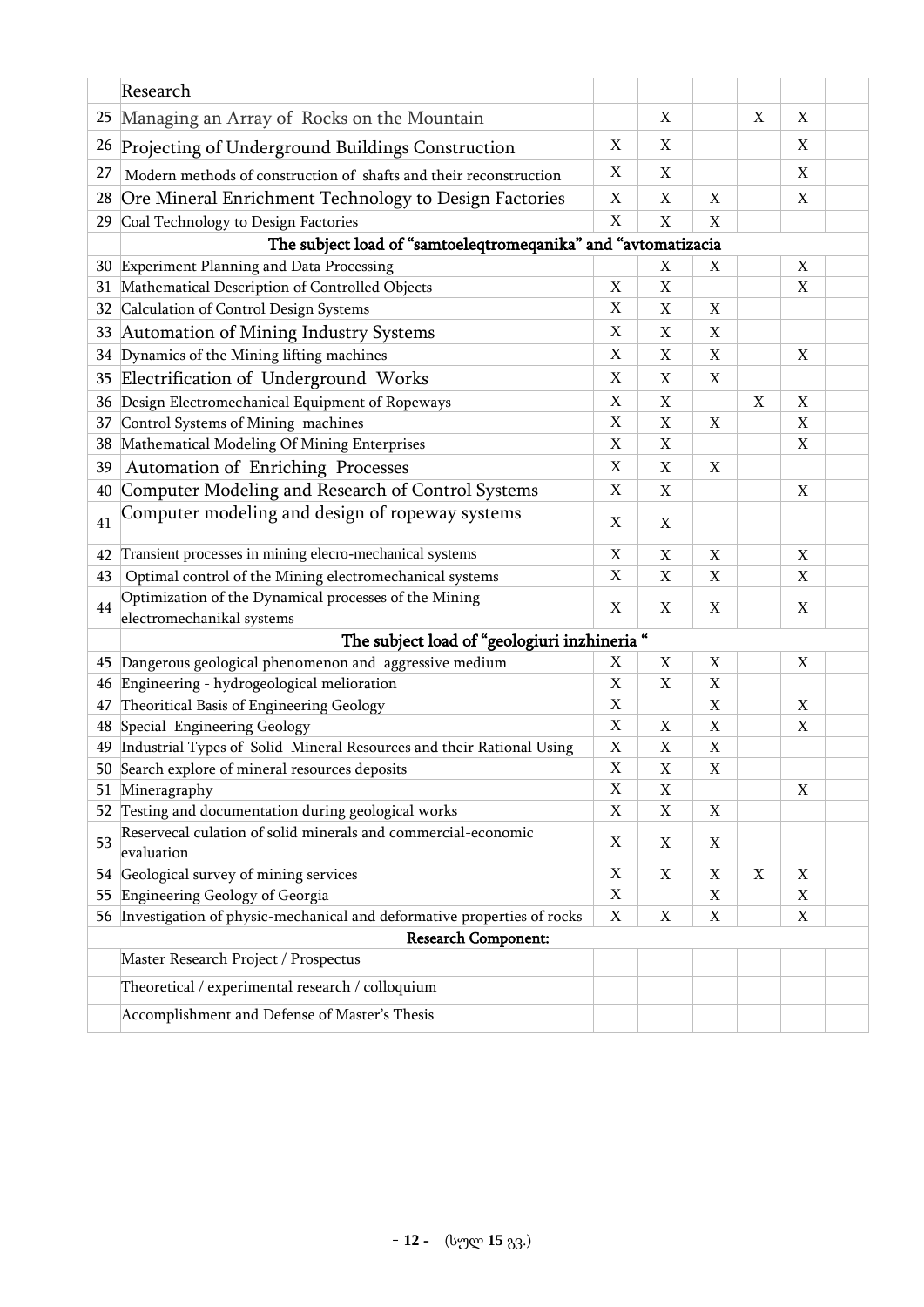# Program curriculum

|             |                                   |                                                                                        |                      | საათი   |                             |                    |            |          |                        |                   |                |                  |
|-------------|-----------------------------------|----------------------------------------------------------------------------------------|----------------------|---------|-----------------------------|--------------------|------------|----------|------------------------|-------------------|----------------|------------------|
| $N^{\circ}$ | Course<br>code                    | <b>Course Title</b>                                                                    | ESTS credits / hours | Lecture | Seminar (work in the group) | Practical classes: | Laboratory | Practice | Course paper / project | Mid-semester exam | Final exam     | Independent work |
| 1.          | LEN12412<br>G1                    | Business Communication (English)                                                       | 5/125                |         |                             | 45                 |            |          |                        | $\overline{2}$    | $\overline{2}$ | 76               |
| 2.          | <b>LEN12212</b><br>G <sub>1</sub> | Business Communication (French)                                                        | 5/125                |         |                             | 45                 |            |          |                        | $\overline{2}$    | $\overline{2}$ | 76               |
| 3.          | LEN12612<br>G1                    | Business Communication (German)                                                        | 5/125                |         |                             | 45                 |            |          |                        | $\overline{2}$    | $\overline{2}$ | 76               |
| 4.          | LEN12812<br>G1                    | Business Communication (Russian)                                                       | 5/125                |         |                             | 45                 |            |          |                        | $\overline{2}$    | $\overline{2}$ | 76               |
| 5.          | LEN12512<br>G1                    | Theory and Practice of Specialized<br>Translation (English)                            | 5/125                | 15      |                             | 30                 |            |          |                        | $\overline{2}$    | $\overline{2}$ | 76               |
| 6.          | LEN12312<br>G1                    | Theory and Practice of Specialized<br>Translation (Franch)                             | 5/125                | 15      |                             | 30                 |            |          |                        | $\overline{2}$    | $\overline{2}$ | 76               |
| 7.          | LEN12712<br>G1                    | Theory and Practice of Specialized<br>Translation (German)                             | 5/125                | 15      |                             | 30                 |            |          |                        | $\overline{2}$    | $\overline{2}$ | 76               |
| 8.          | LEN12912<br>G1                    | Theory and Practice of specialized<br>Translation (Russian)                            | 5/125                | 15      |                             | 30                 |            |          |                        | $\overline{2}$    | $\overline{2}$ | 76               |
| 9.          | <b>BUA72803</b><br>G1             | Operations and Production<br>Management                                                | 5/125                | 15      | 30                          |                    |            |          |                        | $\mathbf{1}$      | $\mathbf{1}$   | 78               |
| 10.         | MAP41203<br>G1                    | Underground Mine and the<br><b>Construction of Modern</b><br>Methods                   | 5/125                | 15      |                             | 30                 |            |          |                        | $\mathbf{1}$      | 1              | 78               |
| 11.         | MAP55203<br>G1                    | Processing of Minerals in<br>Difficult Mining-<br><b>Geological Conditions</b>         | 5/125                | 15      |                             | 30                 |            |          |                        | $\mathbf{1}$      | $\mathbf{1}$   | 78               |
| 12.         | MAP40103<br>G1                    | Research Methods for Enriching<br>Minerals                                             | 5/125                | 15      |                             |                    | 30         |          |                        | $\mathbf{1}$      | $\mathbf{1}$   | 78               |
| 13.         | MAP40503<br>G1                    | Research on an Enrichment of<br>Minerals by the Special and<br><b>Combined Methods</b> | 5/125                | 15      |                             |                    | 30         |          |                        | $\mathbf{1}$      | $\mathbf{1}$   | 78               |
| 14.         | <b>ICT11503G</b><br>2             | Informatics                                                                            | 5/125                | 15      |                             | 30                 |            |          |                        | $\mathbf{1}$      | 1              | 78               |
| 15.         | <b>PNS38703</b><br>G1             | Mineralogy, Petrology                                                                  | 5/125                | 15      |                             |                    | 30         |          |                        | $\mathbf{1}$      | $\mathbf{1}$   | 78               |
| 16.         | <b>PHS33503</b><br>G <sub>2</sub> | factors of localisation of Solid minerals                                              | 5/125                | 15      |                             |                    | 30         |          |                        | $\mathbf{1}$      | 1              | 78               |
| 17.         | PHS350036<br>1G1                  | Hydrogeology and Engineering<br>Geology                                                | 5/125                | 15      |                             | 30                 |            |          |                        | $\mathbf{1}$      | $\mathbf{1}$   | 78               |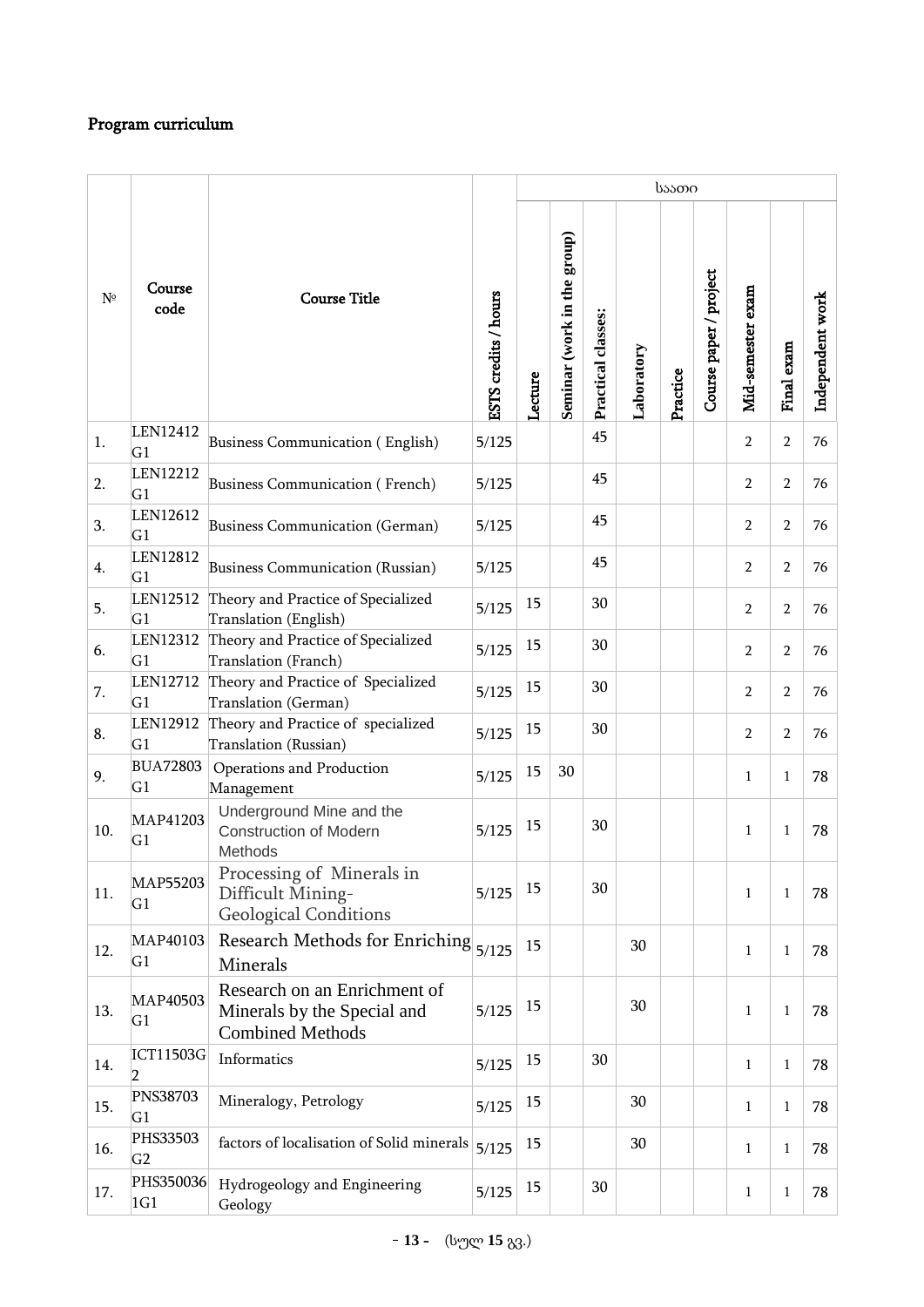| 18. | MAP41103<br>G <sub>2</sub> | Operational-dispatch management and<br>tele-mechanics systems of main<br>pipelines            | 5/125        | 30 | 15 |    |  | 1            | 1              | 78 |
|-----|----------------------------|-----------------------------------------------------------------------------------------------|--------------|----|----|----|--|--------------|----------------|----|
| 19. | MAP48603<br>G1             | Hydroaeromechanics and<br>Hydro-Pneumo Installations                                          | 5/125        | 15 |    | 30 |  | 1            | 1              | 78 |
| 20. | MAP44003<br>G <sub>1</sub> | The Mine of Substation and to<br><b>Distribute Devices</b>                                    | 5/125        | 15 | 30 |    |  | $\mathbf{1}$ | 1              | 78 |
|     |                            | subject matter of "Samto Sakme"                                                               |              |    |    |    |  |              |                |    |
| 21. | G1                         | MAP55803 Management of Mountainous Mass                                                       | 5/125        | 15 | 30 |    |  | $\mathbf{1}$ | 1              | 78 |
| 22. | G1                         | MAP55503 The Open Design of Mining Activities                                                 | 5/125        | 15 | 30 |    |  | 1            | 1              | 78 |
| 23. | MAP42203<br>G1             | Plotatsiuri Mineral Enrichment<br><b>Technology Research Reagents</b><br>and Fleet Technology | 5/125        | 15 | 15 | 15 |  | 1            | 1              | 78 |
| 24. | G <sub>1</sub>             | MAP43101 Gravitational Enrichment of<br>Minerals Technology Research                          | 5/125        | 15 | 30 |    |  | 1            | 1              | 78 |
| 25. | G <sub>1</sub>             | MAP55403 Managing an Array of<br>Rocks on the Mountain                                        | 5/125        | 15 | 30 |    |  | $\mathbf{1}$ | $\mathbf{1}$   | 78 |
| 26. | G1                         | MAP41603 Projecting of Underground<br><b>Buildings Construction</b>                           | 5/125        | 15 | 30 |    |  | $\mathbf{1}$ | 1              | 78 |
| 27. | MAP41103<br>G1             | Modern methods of construction of<br>shafts and their reconstruction                          | 5/125        | 15 | 30 |    |  | $\mathbf{1}$ | 1              | 78 |
| 28. | G1                         | MAP42303 Ore Mineral Enrichment<br>Technology to Design Factories                             | 5/125        | 15 | 30 |    |  | 1            | 1              | 78 |
| 29. | G1                         | MAP41903 Coal Technology to Design Factories                                                  | 5/125        | 15 | 30 |    |  | 1            | 1              | 78 |
|     |                            | The subject load of "samtoeleqtromeqanika" and "avtomatizacia                                 |              |    |    |    |  |              |                |    |
| 30. | 1                          | JCT38903G Experiment Planning and Data<br>Processing                                          | $5/125$ $15$ |    | 30 |    |  | -1           | $\overline{1}$ | 78 |
| 31. |                            | JCT39103G Mathematical Description of Controlled<br>Objects                                   | 5/125        | 15 | 30 |    |  | $\mathbf{1}$ | $\mathbf{1}$   | 78 |
| 32. | G1                         | MAP46203 Calculation of Control Design Systems                                                | 5/125        | 15 | 30 |    |  | $\mathbf{1}$ | $\mathbf{1}$   | 78 |
| 33. | G1                         | MAP46102 Automation of Mining Industry Systems                                                | 5/125        | 15 | 30 |    |  | $\mathbf{1}$ | $\mathbf{1}$   | 78 |
| 34. | G <sub>1</sub>             | MAP57903 Dynamics of the Mining lifting<br>machines                                           | 5/125        | 15 |    | 30 |  | $\mathbf{1}$ | $\mathbf{1}$   | 78 |
| 35. | G <sub>1</sub>             | MAP43903 Electrification of Underground Works                                                 | 5/125        | 15 | 30 |    |  | $\mathbf{1}$ | $\mathbf{1}$   | 78 |
| 36. | G2                         | MAP41203 Design Electromechanical Equipment of<br>Ropeways                                    | 5/125        | 15 | 30 |    |  | $\mathbf{1}$ | $\mathbf{1}$   | 78 |
| 37. | G2                         | MAP41303 Control Systems of Mining machines                                                   | 5/125        | 15 | 30 |    |  | $\mathbf{1}$ | 1              | 78 |
| 38. | 1                          | JCT39203G Mathematical Modeling Of Mining<br>Enterprises                                      | 5/125        | 15 | 30 |    |  | $\mathbf{1}$ | $\mathbf{1}$   | 78 |
| 39. | G1                         | MAP46003 Automation of Enriching Processes                                                    | 5/125        | 15 | 30 |    |  | $\mathbf{1}$ | $\mathbf{1}$   | 78 |
| 40. | 1                          | ICT39003G Computer Modeling and Research of<br>Control Systems                                | 5/125        | 15 | 30 |    |  | $\mathbf{1}$ | $\mathbf{1}$   | 78 |